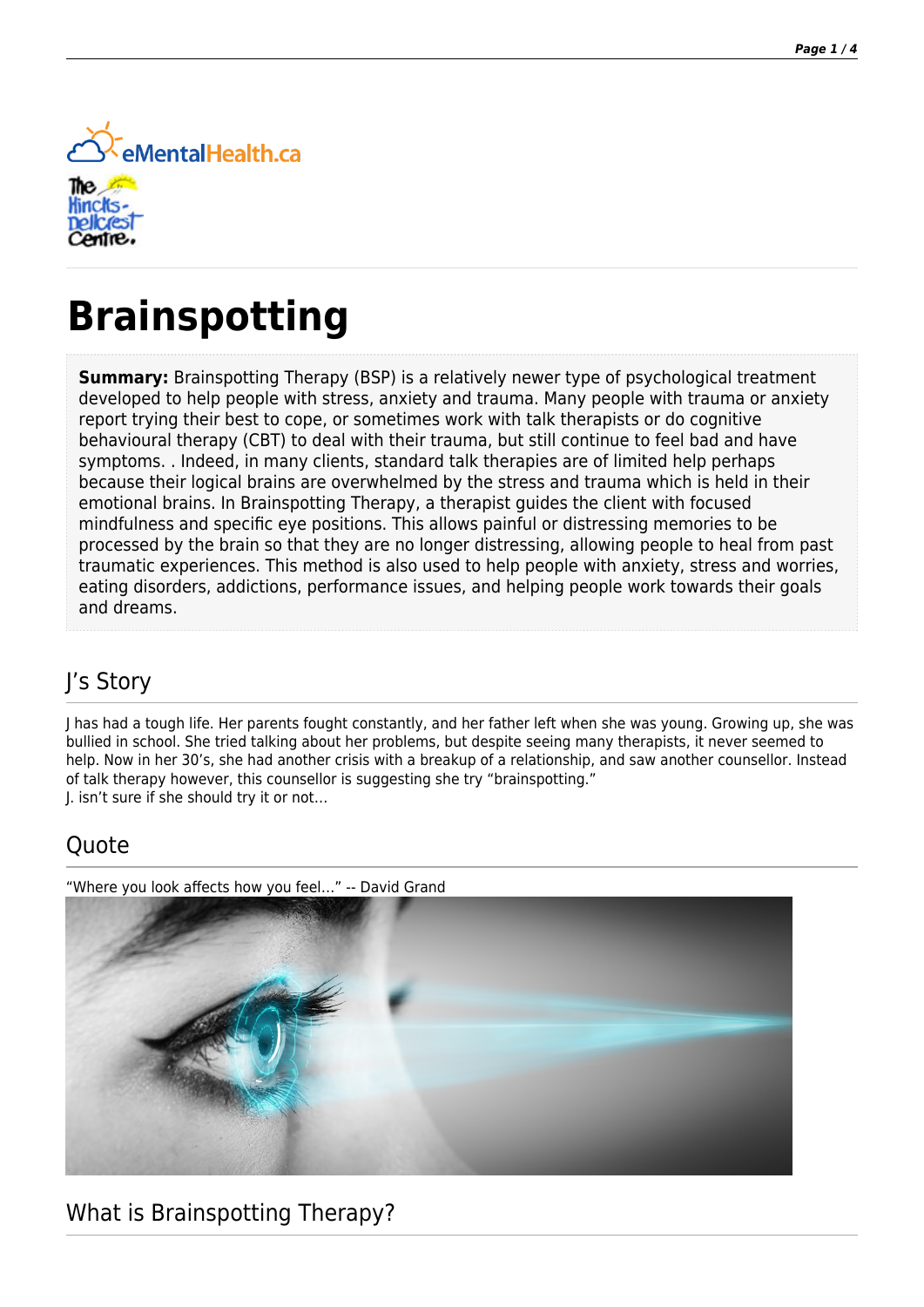Brainspotting Therapy (BSP) is a brain-body based therapy involving eye positions that helps people overcome stress, trauma and obstacles in their life. It can be used together with other types of therapies and interventions, including medications.

When people experience "tolerable" or "healthy" amounts of stress and trauma, their brains and bodies are naturally able to process and deal with that stress and move on. For example, think about a significant loss such as losing a pet. It can feel devastating at first, but after talking about it, crying about it and getting support from others, one has "processed" the trauma and can move on.

However, when a person is exposed to significant trauma (e.g. life threatening event), or repeated stress (e.g. chronic bullying, abuse, neglect, life in a pandemic), then it can overwhelm the brain, leading to symptoms such as low mood, anxiety, sleep problems, trouble making decisions, obsessions, constant worries, and many more.

# What Can Brainspotting Therapy Help with?

Brainspotting can help with a variety of situations, such as

- Post-traumatic stress symptoms
- Anxiety and phobias
- Addictions to substances, sugar, gamlbling, and other behaviours
- Depression
- Somatic pain, including chronic pain
- Performance enhancement for athletes, actors, artists, public speakers, and more
- Working towards your goals or ideal self

### Who Developed It?

Brainspotting therapy was developed by Dr. David Grand, a practitioner of eye movement desensitization and reprocessing (EMDR), another type of trauma treatment which involves moving the eyes back and forth. He noticed that during EMDR, someclients would stop moving their eyes and stay focused on one spot. f He discovered therapeutic work using those eye positions could lead to rapid healing. He termed these eye positions, "brain spots".

#### How Does Brainspotting Work?

During BSP, a therapist might guide the patient to:

- Think about an issue or problem that troubles , such as memories of bad experiences, fights, physical pain, or worries) The therapist will ask a few questions about the problem, but does not focus on an in-depth discussion of the trauma.
- The therapist helps the client find an eye position that feels
- Be aware of how their body is feeling, e.g. noticing any tension in the head, neck, shoulders, stomach or other areas;
- Listen to bilateral sounds, a type of music or nature sounds which move back and forth between right and left ears. Bilateral sound causes alternating activation of the right and left brain hemispheres and activates the parasympathetic, or calming, part of the nervous system.

Through these and other interventions, the therapist helps the patient's brain to reprocess their anxiety, trauma and stress. When completed, clients report feeling calmer and more relaxed.

Note that although ideally it is done face-to-face, brainspotting can still be done virtually. This makes it very accessible, even during the pandemic.

#### Self-Help Strategies Using Brainspotting Principles

#### **Gazespotting**

A gaze spot is a term for the natural position that we might look to when calm, or under stress.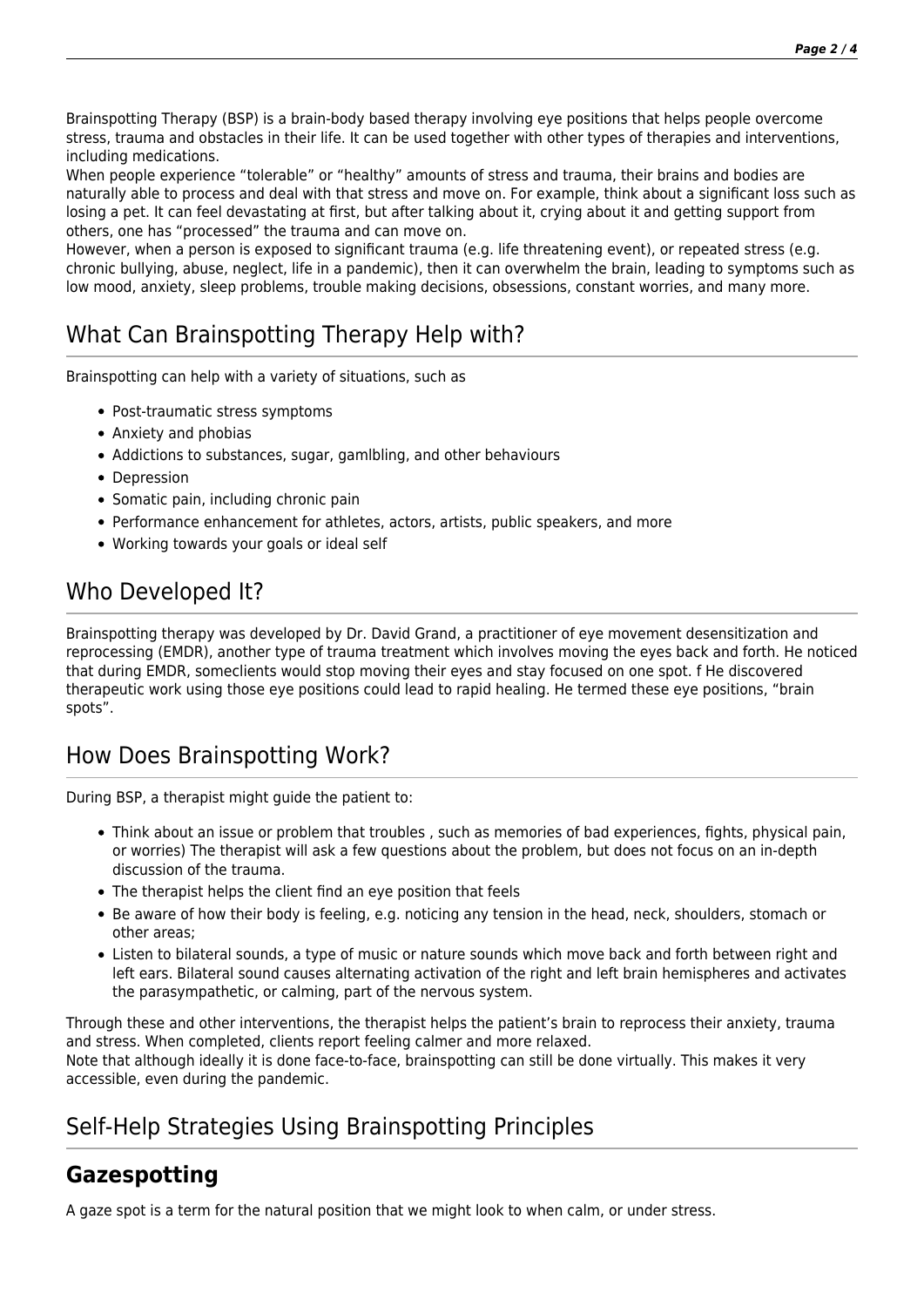Do's

- Do you notice that when you are stressed or anxious, that you look in a certain location?
	- $\circ$  If so, just observe and allow this to happen without interrupting it.
	- $\circ$  Be present in the moment, and allow your brain to process naturally.
- Do you notice that when your loved one is stressed or anxious, that they look at a certain position?
	- If so, allow it to happen, and you might comment: "I notice that when you're stressed, you tend to look up to the left. Looking in certain directions can help anxiety, so it's good that you do that."
	- Don't interrupt their gaze, such as by saying, "Look at me when I'm talking to you!" because it may very well be, that your child needs to look in a certain way to self-regulate (i.e. feel calmer).

#### **Bilateral brain activities**

Activities which alternate between the left and right sides of the brain are felt to be helpful when people are feeling stressed or upset. Examples of bilateral activities include:

- Alternating nostril breathing, a part of yoga;
- Listening to "bilateral" music or bilateral nature sounds;
- Juggling;
- Drumming;
- Going for a walk or a run.
- Dancing

# J's Story, Part 2

J decides to give brainspotting a try. She is relieved to discover that she does not have to go into depth talking about painful past life events. With the therapist, they agree to work on a past trauma. After only a few visits, she is feeling significantly better. She can think about the past trauma without getting upset and distressed. She feels hopeful again, that she is able to heal and overcome her past.

#### For More Information

Brainspotting Canada website [www.brainspottingcanada.com](http://www.brainspottingcanada.com) Udemy.com has a course about brainspotting that the general public can take. <https://www.udemy.com/course/brainspotting-by-david-grand/>

#### About this Document

Written by the following (in alphabetical order): Michael Cheng (psychiatrist), Jane Evans (psychiatrist); Michel Poirier (social worker); Marjorie Robb (psychiatrist), Jeanne Talbot (psychiatrist). Disclosures and competing interests: All of the above clinicians work with people who struggle with anxiety, stress and trauma using brainspotting. Marjorie Robb, Jeanne Talbot, Jane Evans and Michel Poirier are members of Brainspotting Canada, an organization that seeks to promote brainspotting as a therapeutic technique. Image credit: Stock.Adobe.com.

#### Disclaimer

Information in this pamphlet is offered 'as is' and is meant only to provide general information that supplements, but does not replace the information from your health provider. Always contact a qualified health professional for further information in your specific situation or circumstance.

# Creative Commons License